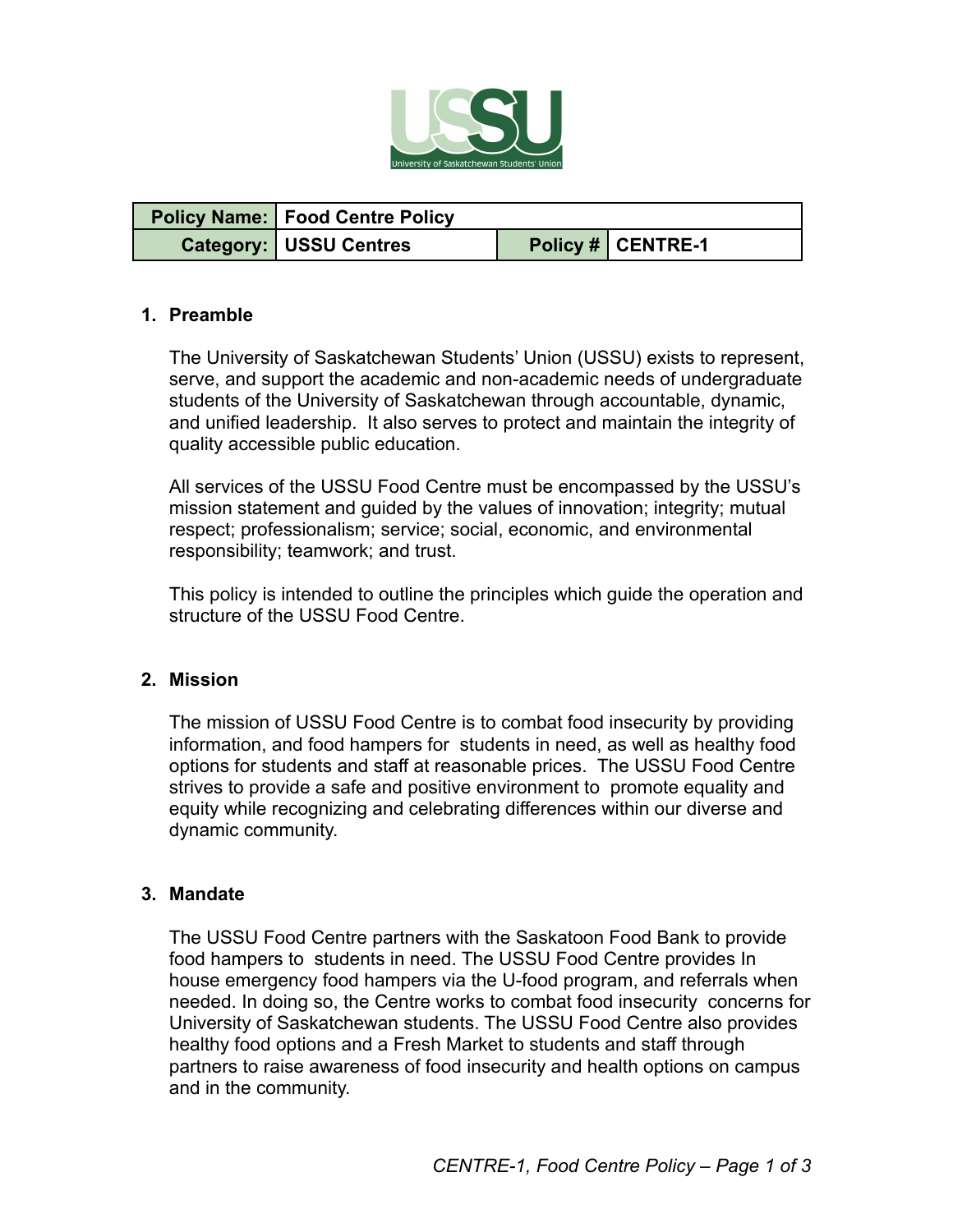## **4. Accountability**

The USSU Food Centre Coordinator is responsible for the operation of the USSU Food Centre and will ensure that the services offered effectively meet the needs of students. The USSU Food Centre Coordinator shall report regularly to the USSU Business and Services Manager.

## **5. Volunteers**

## **5.1Criteria**

● Volunteers must be registered students at the University of Saskatchewan.

### **5.2A Volunteer is a Person Who:**

- Has completed a Centre Application and interview process; and
- Has been appropriately trained for their duties by the USSU Food Centre Coordinator.

### **5.3General Duties and Responsibilities of a Volunteer**

• Duties and responsibilities of all volunteers are to be determined by the USSU Food Centre Coordinator since they are subject to change.

## **5.4Volunteer Concerns**

- If a volunteer has a problem with anything in the USSU Food Centre, the first course of action is to talk to the USSU Food Centre Coordinator.
- If a volunteer has a problem with the USSU Food Centre Coordinator, a complaint can be lodged with the USSU Business and Services Manager.

## **6. Centre Operations**

6.1The USSU Food Centre's primary responsibility is to implement the USSU Food Centre's Action Plan and ensure any discrepancies are addressed. Action plans are to be created annually and updated as required. All changes need to be reviewed and approved by the USSU Business and Services Manager, prior to implementation. The USSU Food Centre Coordinator should convey to each volunteer the relevant aspects of the strategic plan and that they are expected to adhere to these requirements during scheduled shifts.